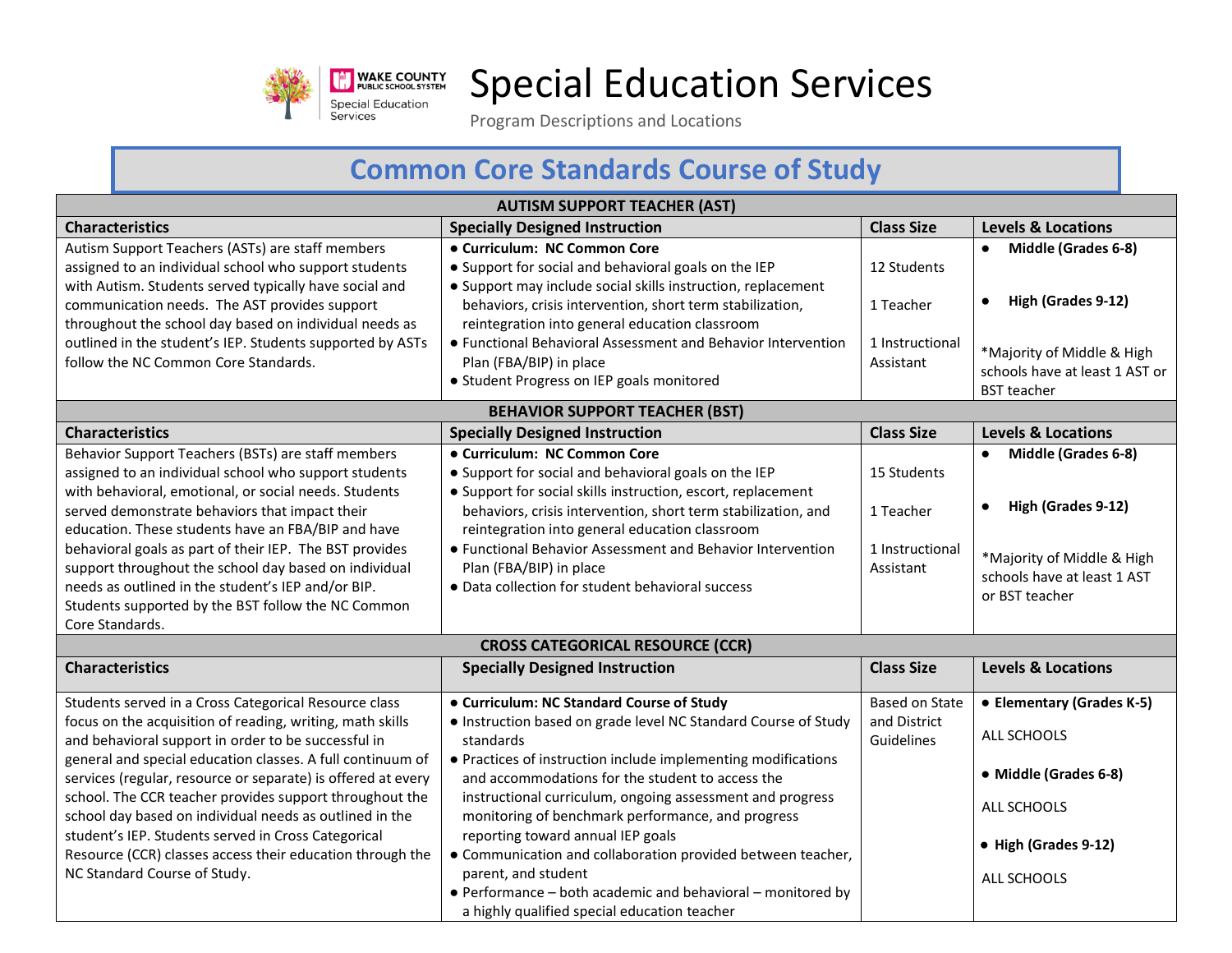| <b>CROSS CATEGORICAL KINDERGARTEN (CCK)</b>                                                                                                                                                                                                                                                                                                                                                                                                                                                                                                                                                                                                                                                                                                                                                                                                                                                                                                                                 |                                                                                                                                                                                                                                                                                                                                                                     |                                                                         |                                                                                                                                                                                                                                                |  |
|-----------------------------------------------------------------------------------------------------------------------------------------------------------------------------------------------------------------------------------------------------------------------------------------------------------------------------------------------------------------------------------------------------------------------------------------------------------------------------------------------------------------------------------------------------------------------------------------------------------------------------------------------------------------------------------------------------------------------------------------------------------------------------------------------------------------------------------------------------------------------------------------------------------------------------------------------------------------------------|---------------------------------------------------------------------------------------------------------------------------------------------------------------------------------------------------------------------------------------------------------------------------------------------------------------------------------------------------------------------|-------------------------------------------------------------------------|------------------------------------------------------------------------------------------------------------------------------------------------------------------------------------------------------------------------------------------------|--|
| <b>Characteristics</b>                                                                                                                                                                                                                                                                                                                                                                                                                                                                                                                                                                                                                                                                                                                                                                                                                                                                                                                                                      | <b>Specially Designed Instruction</b>                                                                                                                                                                                                                                                                                                                               | <b>Class Size</b>                                                       | <b>Levels &amp; Locations</b>                                                                                                                                                                                                                  |  |
| Students served in a Cross Categorical Kindergarten (CCK)<br>program engage in a diagnostic year with a highly<br>qualified special education teacher for kindergarten<br>students identified with a disability. Students served<br>require intensive, specially designed instruction in a<br>smaller group for a major portion of their day. Ongoing<br>assessment and observational data to be collected and                                                                                                                                                                                                                                                                                                                                                                                                                                                                                                                                                              | • Curriculum: NC Common Core<br>· Instruction based on Kindergarten grade level<br>Common Core standards<br>• Practices of instruction include developing<br>independence with self-help skills, practicing<br>classroom procedures and routines, and working in<br>whole, small, and independent groups                                                            | 12 Students<br>1 Teacher<br>1 Instructional<br>Assistant                | <b>Elementary (Grade K)</b><br>$\bullet$<br>Rolesville<br>Apex<br><b>Ballentine</b><br>Salem<br><b>Swift Creek</b><br>Brentwood<br><b>Timber Drive</b><br>Douglas<br>Durant Road<br>Wendell<br>Fuquay-Varina                                   |  |
| paired with intervention opportunities, modifications,<br>and accommodations. Students supported in a CCK<br>program follow the NC Common Core. CCK prepares<br>students to access the NC Common Core or NC Extended<br>Common Core Curriculum.                                                                                                                                                                                                                                                                                                                                                                                                                                                                                                                                                                                                                                                                                                                             | • Communication and social skills instruction<br>integrated throughout the day<br>• Expectations taught and provided for<br>developmentally appropriate behaviors in the total<br>school environment<br>DEAF AND HARD OF HEARING (DHH or HI)                                                                                                                        |                                                                         | Green Hope<br><b>Holly Springs</b><br><b>Pleasant Union</b><br>Poe                                                                                                                                                                             |  |
| <b>Characteristics</b>                                                                                                                                                                                                                                                                                                                                                                                                                                                                                                                                                                                                                                                                                                                                                                                                                                                                                                                                                      | <b>Specially Designed Instruction</b>                                                                                                                                                                                                                                                                                                                               | <b>Class Size</b>                                                       | <b>Levels &amp; Locations</b>                                                                                                                                                                                                                  |  |
| Classrooms that support students who are deaf and/or<br>hearing impaired are specialized programs that provide a<br>variety of services depending on a student's individual<br>hearing and communication needs. The student's<br>Individual Educational Program dictates service delivery.<br>Some students require a less restrictive setting and<br>benefit from itinerant services whereas other students<br>may require a regional program. HI Regional Programs<br>provide intensive support in audition skills, vocabulary,<br>language acquisition, and self-advocacy in order to close<br>the gap between the students' current language level and<br>that of their peers. Students receiving itinerant services<br>have a documented hearing loss, but primarily access<br>their education in a general education setting or receive<br>support in the special education setting at their base<br>school. Students served may follow either the NC<br>Common Core. | • Curriculum: NC Common Core<br>$\bullet$ Instruction in:<br>Developmental Language,<br>Listening skills,<br>Vocabulary, Development,<br>Academics,<br>Self-Advocacy Skills                                                                                                                                                                                         | Level I-IV<br>12 Students<br>1 Teacher<br>1 Instructional<br>Assistant  | • Elementary (Grades K-5)<br>Forestville Road<br>Lacy<br><b>Lead Mine</b><br>Lead Mine (Deaf-Blind I/II)<br>North Ridge<br>Northwoods<br><b>Walnut Creek</b><br>• Middle (Grades 6-8)<br>Martin<br>• High (Grades 9-12)<br><b>Athens Drive</b> |  |
| <b>OCCUPATIONAL COURSE OF STUDY (OCS)</b>                                                                                                                                                                                                                                                                                                                                                                                                                                                                                                                                                                                                                                                                                                                                                                                                                                                                                                                                   |                                                                                                                                                                                                                                                                                                                                                                     |                                                                         |                                                                                                                                                                                                                                                |  |
| <b>Characteristics</b>                                                                                                                                                                                                                                                                                                                                                                                                                                                                                                                                                                                                                                                                                                                                                                                                                                                                                                                                                      | <b>Specially Designed Instruction</b>                                                                                                                                                                                                                                                                                                                               | <b>Class Size</b>                                                       | <b>Levels &amp; Locations</b>                                                                                                                                                                                                                  |  |
| Students participating on the Occupational Course of<br>Study (OCS) have an emphasis on functional skills for life<br>and careers that begin immediately after high school.<br>Students typically benefit from instruction that enhances<br>the generalization of skills taught in the classroom to the<br>total school and community environment. Students<br>served follow the NC Standard Course of Study and are                                                                                                                                                                                                                                                                                                                                                                                                                                                                                                                                                        | • Curriculum: NC Standard Course of Study<br>• Courses aligned with common core classes<br>• Curriculum that focuses on the needs of a small<br>group of students needing a modified curriculum<br>targeting post-school employment and independent<br>living<br>• Course of study does not prepare students for<br>admission to a community college degree program | 14 Students<br>1 Teacher<br>1 Instructional<br>Assistant (Job<br>Coach) | • High (Grades 9-12)<br>ALL TRADITIONAL HIGH SCHOOLS                                                                                                                                                                                           |  |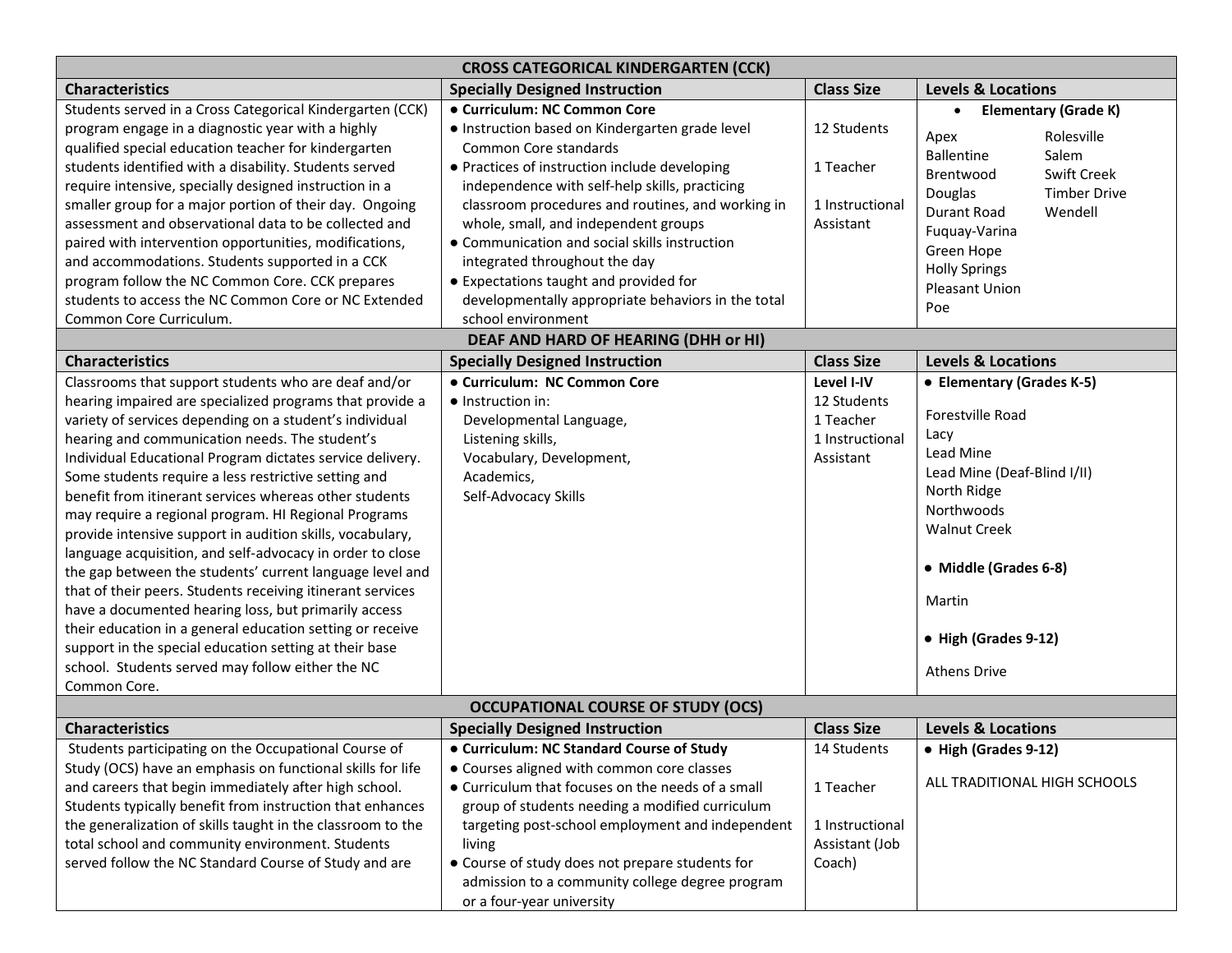| supported throughout the school day based on individual<br>needs as outlined in the IEP.                                                                                                                                                                                                                                                                                                                                                                                                                                                                                                                                                                                                                                                                          | • 150 On-Campus work hours<br>. 225 Community-Based Vocational Training hours<br>· 225 Competitive Paid Employment hours<br>• Completion of Career Portfolio                                                                                                                                                                                                                                                                                                                                                                        |                                                                                                                        |                                                                                                                                                                                                                                                                                                                                                                                                                                                                                                                                                                                                                             |  |
|-------------------------------------------------------------------------------------------------------------------------------------------------------------------------------------------------------------------------------------------------------------------------------------------------------------------------------------------------------------------------------------------------------------------------------------------------------------------------------------------------------------------------------------------------------------------------------------------------------------------------------------------------------------------------------------------------------------------------------------------------------------------|-------------------------------------------------------------------------------------------------------------------------------------------------------------------------------------------------------------------------------------------------------------------------------------------------------------------------------------------------------------------------------------------------------------------------------------------------------------------------------------------------------------------------------------|------------------------------------------------------------------------------------------------------------------------|-----------------------------------------------------------------------------------------------------------------------------------------------------------------------------------------------------------------------------------------------------------------------------------------------------------------------------------------------------------------------------------------------------------------------------------------------------------------------------------------------------------------------------------------------------------------------------------------------------------------------------|--|
|                                                                                                                                                                                                                                                                                                                                                                                                                                                                                                                                                                                                                                                                                                                                                                   | <b>ELEMENTARY BEHAVIOR SUPPORT (EBS)</b>                                                                                                                                                                                                                                                                                                                                                                                                                                                                                            |                                                                                                                        |                                                                                                                                                                                                                                                                                                                                                                                                                                                                                                                                                                                                                             |  |
| <b>Characteristics</b>                                                                                                                                                                                                                                                                                                                                                                                                                                                                                                                                                                                                                                                                                                                                            | <b>Specially Designed Instruction</b>                                                                                                                                                                                                                                                                                                                                                                                                                                                                                               | <b>Class Size</b>                                                                                                      | <b>Levels &amp; Locations</b>                                                                                                                                                                                                                                                                                                                                                                                                                                                                                                                                                                                               |  |
| Students served in Elementary Behavior Support (EBS)<br>programs require a high level of structure and support.<br>Students who exhibit significant behavioral and/or<br>emotional deficits are given individualized/small group/in<br>class support in order to stabilize behaviors and prepare<br>students to participate in the general education<br>environment. Students served follow the NC Common<br>Core and are supported throughout the school day in the<br>regular and/or special ed classroom, based on individual<br>needs as outlined in the IEP and BIP. EBS is a regional<br>program and is not offered at every elementary school.<br>Assignment to this program is done through the Least<br>Restrictive Environment (LRE) and IEP processes. | <b>Curriculum: NC Common Core</b><br>$\bullet$<br>System for behavior management<br>$\bullet$<br><b>Instruction in Social Skills</b><br>$\bullet$<br>Behavior goals from IEP addressed daily<br>$\bullet$<br>Functional Behavior Assessment and Behavior<br>$\bullet$<br>Intervention Plan (FBA/BIP) in place<br>Crisis Plan in place as needed<br>$\bullet$                                                                                                                                                                        | 8 Students<br>1 Teacher<br>1 Instructional<br>Assistant<br>EBS K:<br>1 Teacher<br>1 Instructional<br>Assistant         | • Level I (Grades K-2)<br><b>Abbotts Creek</b><br>Lockhart<br><b>Brier Creek</b><br>Lynn Road (EBS/AU)<br><b>Brooks</b><br>Morrisville (EBS/AU)<br><b>Buckhorn Creek</b><br>Root (EBS/AU)<br>Carpenter<br><b>Scotts Ridge</b><br>Conn<br>Smith<br>Fuller<br>Vandora Springs<br>Wendell<br>Heritage<br>Holly Ridge<br>West Lake<br>Jeffreys Grove<br>Wilburn<br>Joyner<br>Zebulon<br>● EBS K (Kindergarten only)<br><b>Barwell Road</b><br>Knightdale<br><b>Briarcliff</b><br>Powell<br><b>Buckhorn Creek</b><br><b>Reedy Creek</b><br>Wiley<br>Hunter<br>EBS/AU Level III (Grades 6-8)<br>Moore Square MS<br>Reedy Creek MS |  |
| <b>VISUALLY IMPAIRED (VI)</b>                                                                                                                                                                                                                                                                                                                                                                                                                                                                                                                                                                                                                                                                                                                                     |                                                                                                                                                                                                                                                                                                                                                                                                                                                                                                                                     |                                                                                                                        |                                                                                                                                                                                                                                                                                                                                                                                                                                                                                                                                                                                                                             |  |
| <b>Characteristics</b>                                                                                                                                                                                                                                                                                                                                                                                                                                                                                                                                                                                                                                                                                                                                            | <b>Specially Designed Instruction</b>                                                                                                                                                                                                                                                                                                                                                                                                                                                                                               | <b>Class Size</b>                                                                                                      | <b>Levels &amp; Locations</b>                                                                                                                                                                                                                                                                                                                                                                                                                                                                                                                                                                                               |  |
| Classrooms that support students who are blind or have a<br>visual impairment are specialized programs that provide a<br>variety of services depending on a student's individual<br>need. The VI Regional Programs provide students with<br>intensive support in accessing instruction such as<br>Orientation and Mobility to navigate the school campus<br>and community, and direct instruction on targeted VI<br>goals which may include Braille. Braillists adapt materials<br>into large print, Braille, or auditory formats. Braillists<br>support students attending a regional program. Students<br>attending their base school are supported by VI Itinerant<br>Teachers. Students served follow the NC Common Core.                                     | • Curriculum: Common Core State Standards<br>• Level of service determined by service delivery plan<br>in student's IEP<br>• Teachers of Visually Impaired (TVI) in program<br>rooms provide instruction to promote compensatory<br>strategy development based on student's visual<br>impairment.<br>• Itinerant TVIs provide modifications to materials as<br>well as consultation and support to instructional<br>staff.<br>• Orientation and mobility services can also be<br>provided in either resource or itinerant settings. | 8 Students<br>1 Teacher of<br>the Visually<br>Impaired (TVI)<br>1 Instructional<br>Assistant<br>and/or<br>Braillist(s) | • Level I/II (Grade K-5)<br><b>Durant Road</b><br>Oak Grove<br>Level III (Grades 6-8)<br>Oberlin<br>Durant<br>Level IV: (Grades 9-12)<br>Sanderson                                                                                                                                                                                                                                                                                                                                                                                                                                                                          |  |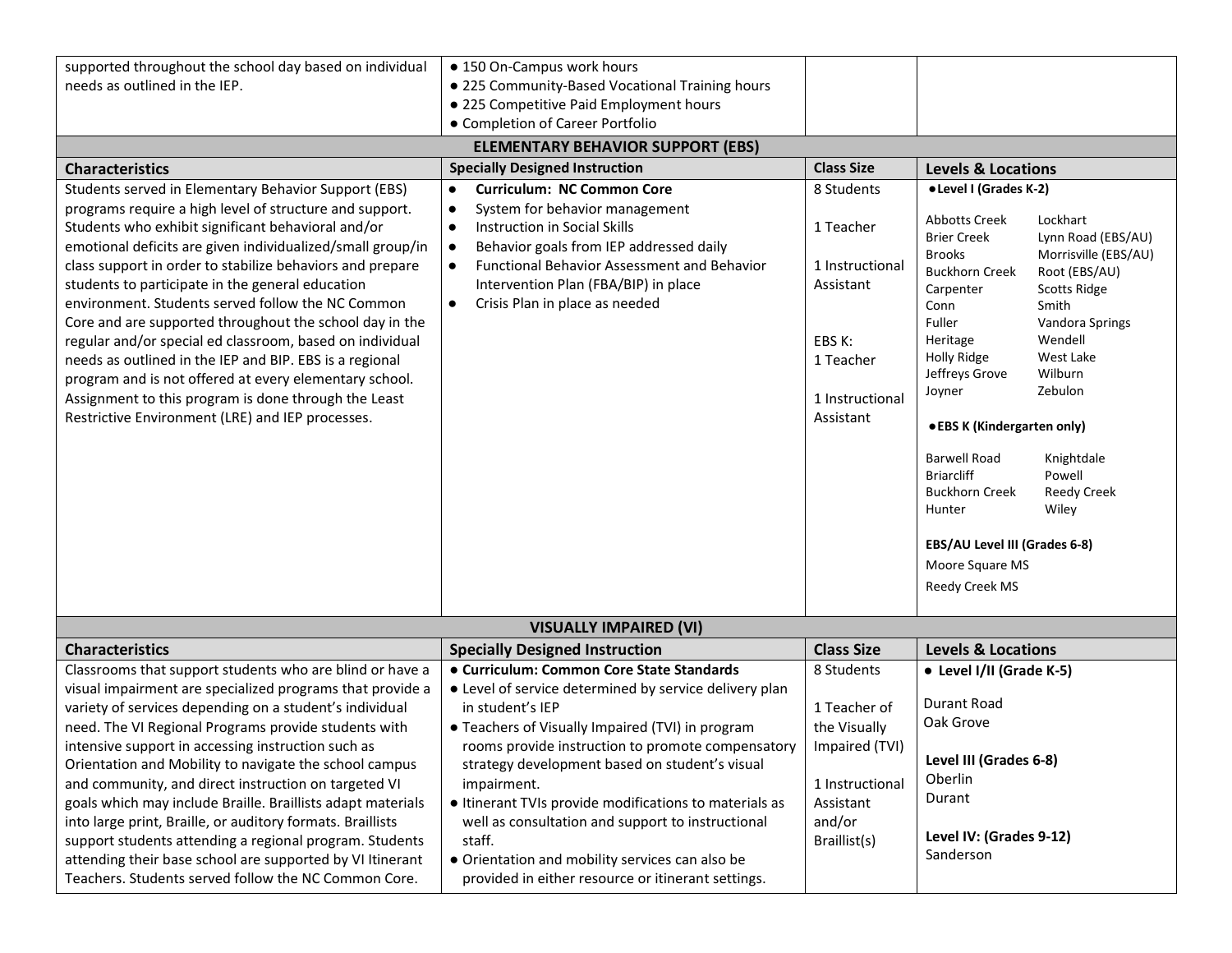## **Extended Content Standards Course of Study**

| <b>EXTENDED CONTENT STANDARD (ECS)</b>           |                                             |                   |                                         |                                     |                                         |  |
|--------------------------------------------------|---------------------------------------------|-------------------|-----------------------------------------|-------------------------------------|-----------------------------------------|--|
| <b>Characteristics</b>                           | <b>Specially Designed Instruction</b>       | <b>Class Size</b> |                                         | <b>Levels &amp; Locations</b>       |                                         |  |
| Students served in Extended Content Standards    | · Instruction based on grade level          | Levels I-III      | • Level I - II (Grades K-5)             |                                     |                                         |  |
| (ECS) classrooms benefit from a highly           | extensions of the Common Core               | 10 Students       | Adams                                   | Hilburn                             | <b>Reedy Creek</b>                      |  |
| structured learning environment. Instruction     | Standards, a narrower range of content      | 1 Teacher         | Alston Ridge                            | Hodge Road                          | <b>Richland Creek</b>                   |  |
| has an emphasis on individual communication      | • Communication and Social Skills           | 1 Instructional   | Baileywick                              | <b>Holly Grove</b>                  | Rogers Lane                             |  |
| and social skills. ECS regional programs respond | instruction integrated throughout the       | Assistant         | Ballentine<br><b>Banks</b>              | <b>Hortons Creek</b><br>Jones Dairy | Rolesville<br>Salem                     |  |
| to the needs of students who require visual and  | day                                         |                   | Baucom                                  | Kingswood                           | Sanford Creek                           |  |
| physical support and a consistent, predictable   | • Instruction has academic and functional   |                   | Beaverdam                               | Lacy                                | South Lakes                             |  |
| daily routine. Teachers utilize a variety of     | components                                  | Level IV          | Bryan Road                              | Lake Myra                           | Stough                                  |  |
| teaching methods in order for students to        | · Classroom includes centers, individual    | 12 Students       | <b>Bugg</b>                             | Laurel Park                         | <b>Sycamore Creek</b>                   |  |
| demonstrate their knowledge to make progress     | and work group areas                        | 1 Teacher         | Carver                                  | Leesville Road                      | <b>Timber Drive</b>                     |  |
| towards the NC Extended Content Standards        | • Instruction is both large and small group | 1 Instructional   | Cary<br>Combs                           | Lincoln Heights<br>Middle Creek     | Underwood<br><b>Wake Forest</b>         |  |
| and their Individualized Education Program. ECS  | • Vocational training available at the High | Assistant         | Davis Drive                             | Millbrook                           | Wakefield                               |  |
| classrooms are designed to serve students at     | School level                                |                   | <b>Dillard Drive</b>                    | Mills Park                          | Wakelon                                 |  |
| their secondary base or proximity elementary     | Students receive a certificate upon         |                   | East Garner                             | Northwoods                          | <b>Walnut Creek</b>                     |  |
| school. The ECS classrooms provide the           | graduation (not a high school diploma)      |                   | <b>Farmington Woods</b>                 | Oakgrove                            | Washington                              |  |
| opportunity for students to be more engaged      |                                             |                   | <b>Forest Pines</b><br>Forestville Road | Oakview<br>Olive Chapel             | White Oak<br>Wilburn                    |  |
| with their school community.                     |                                             |                   | Fox Road                                | Parkside                            | Wildwood Forest                         |  |
|                                                  |                                             |                   | Green                                   | Penny Road                          | <b>Yates Mill</b>                       |  |
|                                                  |                                             |                   | Harris Creek                            | <b>Pleasant Grove</b>               | York                                    |  |
|                                                  |                                             |                   | <b>Highcroft Drive</b>                  | Rand Road                           |                                         |  |
|                                                  |                                             |                   | Level III (Grades 6-8)                  |                                     |                                         |  |
|                                                  |                                             |                   | Alston Ridge<br>Apex Friendship         | <b>Fuquay Varina</b><br>Heritage    | <b>Reedy Creek</b><br><b>River Bend</b> |  |
|                                                  |                                             |                   | Apex Middle                             | <b>Holly Grove</b>                  | Rolesville                              |  |
|                                                  |                                             |                   | Carnage Middle                          | Holly Ridge                         | Salem                                   |  |
|                                                  |                                             |                   | Carroll Middle                          | Leesville Road                      | <b>Wake Forest</b>                      |  |
|                                                  |                                             |                   | Davis Drive                             | Ligon                               | Wakefield                               |  |
|                                                  |                                             |                   | <b>Dillard Drive</b>                    | Lufkin                              | Wendell                                 |  |
|                                                  |                                             |                   | Durant Road<br>East Cary                | Mills Park<br>Moore Square          | <b>West Cary</b><br>West Lake           |  |
|                                                  |                                             |                   | North Garner                            | <b>Neuse River</b>                  | West Millbrook                          |  |
|                                                  |                                             |                   | East Garner                             | Oberlin                             | Zebulon                                 |  |
|                                                  |                                             |                   | East Millbrook                          | Pine Hollow                         |                                         |  |
|                                                  |                                             |                   | • Level IV (Grades 9-12)                |                                     |                                         |  |
|                                                  |                                             |                   | Apex Friendship                         | Garner                              | Millbrook                               |  |
|                                                  |                                             |                   | Apex                                    | Green Hope                          | Panther Creek                           |  |
|                                                  |                                             |                   | Athens Drive                            | Green Level                         | Rolesville                              |  |
|                                                  |                                             |                   | Broughton<br>Cary                       | Heritage<br>Holly springs           | Sanderson<br>South Garner               |  |
|                                                  |                                             |                   | East Wake                               | Knightdale                          | Southeast Raleigh                       |  |
|                                                  |                                             |                   | Enloe                                   | Leesville                           | <b>Wake Forest</b>                      |  |
|                                                  |                                             |                   | <b>Fuquay Varina</b>                    | Middle Creek                        | Wakefield                               |  |
|                                                  |                                             |                   |                                         |                                     |                                         |  |
|                                                  |                                             |                   |                                         |                                     |                                         |  |